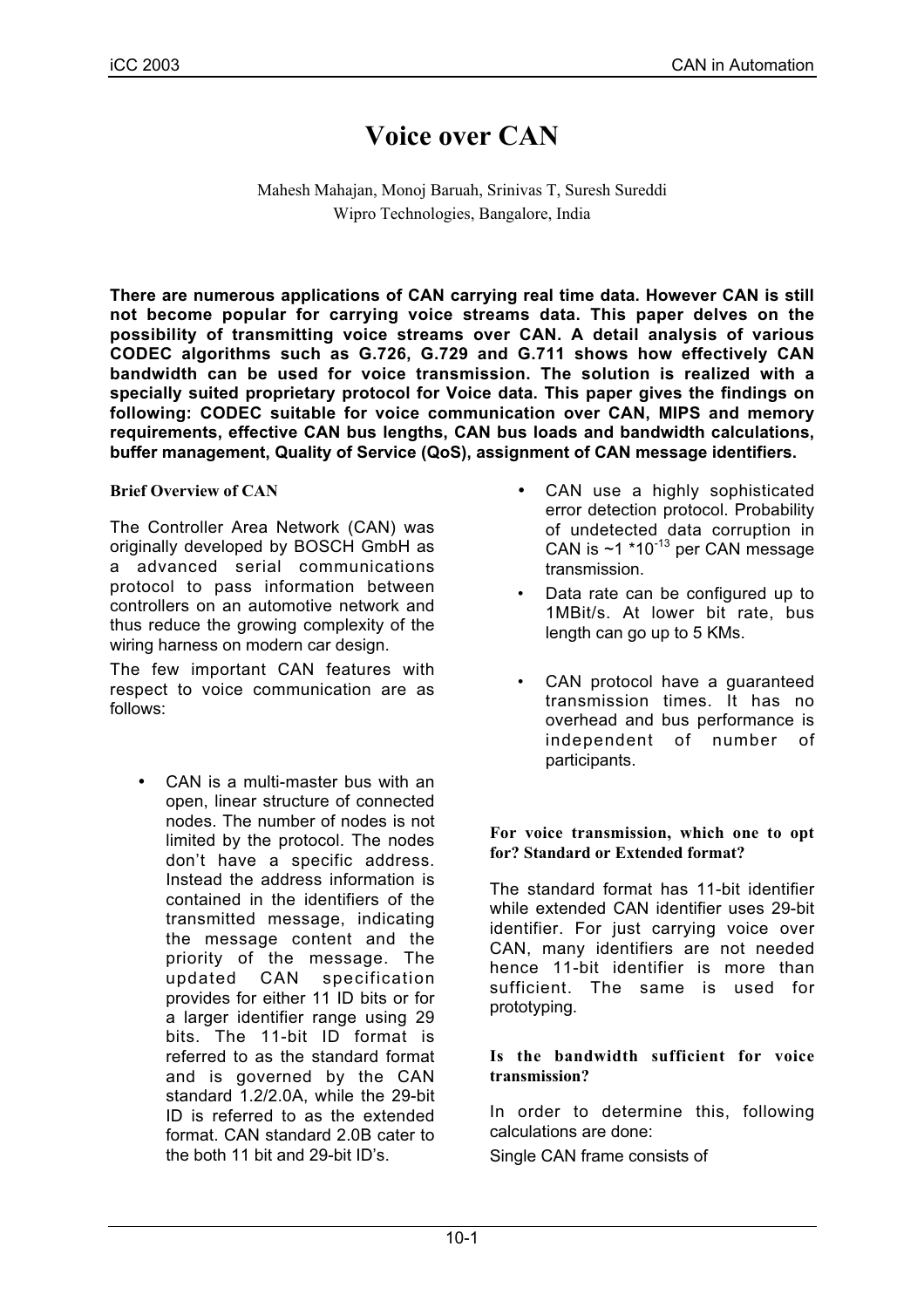1 Start bit + 11 Identifier bits + 1 RTR bit + 6 Control bits + 64 Data bits + 15 CRC bits + 14 Stuff bits (varies) + 1 CRC delimiter + 1 ACK slot + 1 ACK delimiter + 7 EOF bits Alternative 1:

In a message-oriented communication like CAN, the voice data is recognized by CAN Object Identifiers (COB). In this

| Practical DUS Length  |                   |                         |  |  |  |  |
|-----------------------|-------------------|-------------------------|--|--|--|--|
| <b>Bit Rate</b>       | <b>Bus Length</b> | <b>Nominal Bit-Time</b> |  |  |  |  |
| 1 Mbit/s              | 30 m              | 1 <sub>u</sub> s        |  |  |  |  |
| 800 kbit/s            | 50 m              | $1,25 \,\mathrm{us}$    |  |  |  |  |
| 500 kbit/s            | 100 m             | $2 \mu s$               |  |  |  |  |
| 250 kbit/s            | 250 m             | $4 \mu s$               |  |  |  |  |
| 125 kbit/s            | 500 m             | $8 \mu s$               |  |  |  |  |
| 62,5 kbit/s           | 1000 m            | 20 <sub>u</sub> s       |  |  |  |  |
| 20 kbit/s             | 2500 m            | $50 \mu s$              |  |  |  |  |
| 10 kbit/s             | 5000 m            | $100 \mu s$             |  |  |  |  |
| Table 1: CAN bit rate |                   |                         |  |  |  |  |

+ 3 IFS (Inter Frame Space) bits

= Total 125 bits.

(Note: The number of stuff bits inserted depends on the data transmitted. Here on an average 14 stuff bits is considered)

For example, for a data transfer rate of 125 Kbit/s, for 500 m bus length, single message frame takes  $\sim$  1 ms to transmit. Or in another way:

Number of messages / second = 125,000/125 = 1000 messages /sec.

Thus a single CAN message frame containing 8 bytes of voice data takes  $\sim$  1 ms. Before actually analyzing whether this transfer rate is sufficient for voice transmission or not, following are the alternatives examined to embed voice payload into CAN frames.

alternative, first the COB id is assigned to indicate total length of the message. On the receiver side after receiving first packet, the receiver will wait to receive rest of the packets as specified in message length.

Alternative 2:

In the proprietary application layer protocol solution, few bytes in each packet could be reserved as message header and rest of the byte can contain voice data. Advantage of this method is that there is no need of extra COB-ID needed to transmit indicating length of message as explained in previous method. However with this solution, the effective bandwidth gets reduced, as in every packet some bytes will be reserved for message header instead of voice data.



Figure 1: Alternative 1 for voice packet communication



Figure 2: Alternative 2 for voice packet communication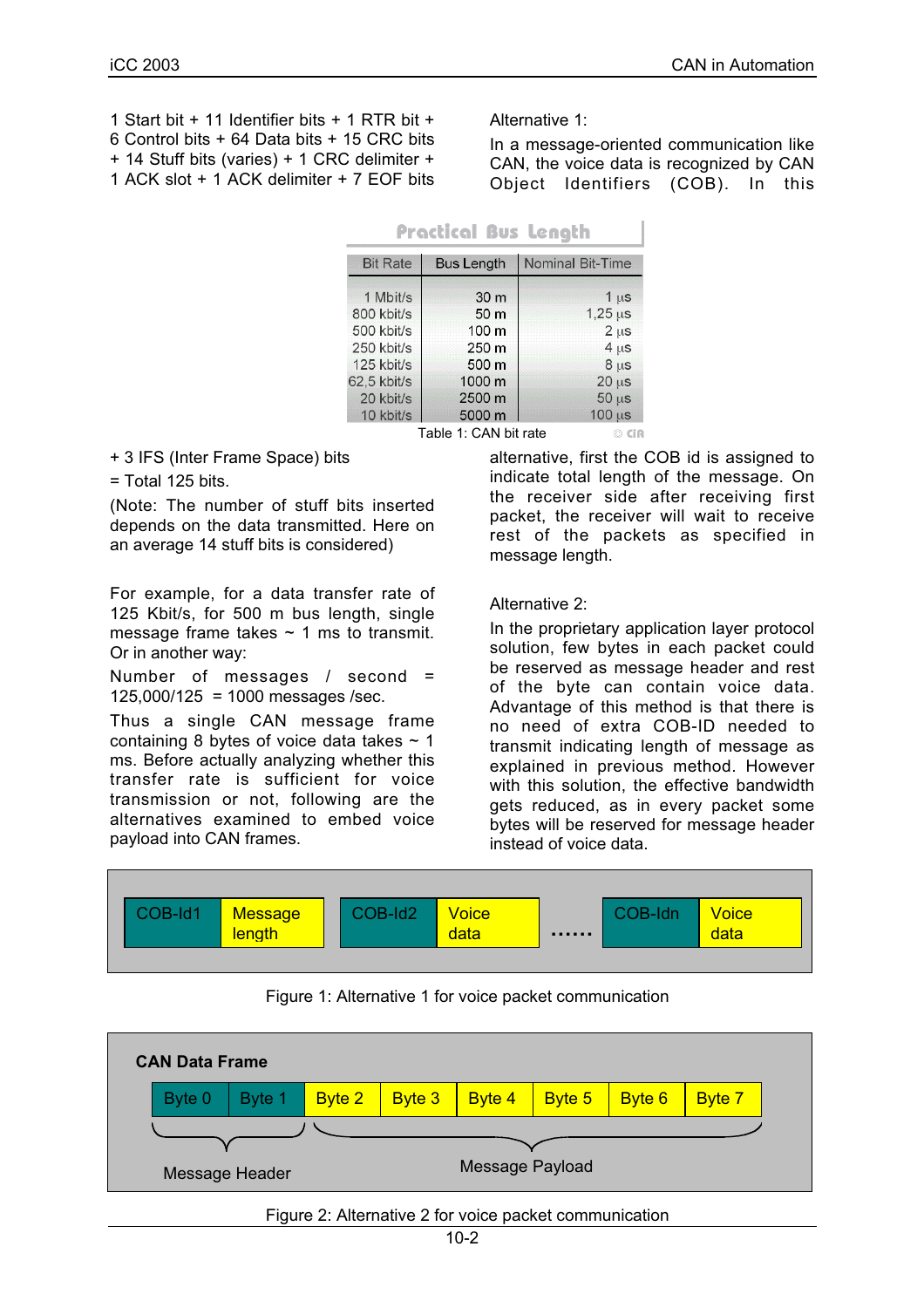Considering 2 bytes for message header, rest of the six bytes will then carry actual data. This is represented as shown in Figure 2.

This 2-byte message header can contain proprietary header information, node identification, control information, message number or message length, service code etc. Depending upon the fields, the number of bytes for header can be increased or decreased.

#### **Does it need CODEC with higher compression ratio?**

Considering a voice payload of 20 ms, 160 bytes are needed to be transmitted. To transmit 160 bytes of data with alternative 2 above (i.e. 6 bytes of voice payload in each packet), approximately 26 packets are required. (160 bytes gets divided into 6 bytes of each packet;  $\sim$  (160 / 6) = 26.66)

Each frame consists of 125 bits. Thus for 20 ms voice payload, bits required to be transmitted are: 3250 (26 \* 125) bits.

To calculate per second rate: (3250 \* 50) = 166625 bits /s or 166.6 Kbps.

Hence with G.711 CODEC, up to 250 meters voice data can be easily transmitted. (Refer to the table 1)

However with other high compression CODECs, CAN bus can easily be extended to longer distance. The calculations done are summarized in table 2 for various CODEC.

| <b>CODEC</b> | Peak<br>Rate<br>(Kbps) | Packet<br><b>Size</b><br>(Bytes for<br>$20$ ms) | <b>CAN</b><br><b>Bandwidth</b><br>required |
|--------------|------------------------|-------------------------------------------------|--------------------------------------------|
| G.711        | 64 Kbps                | 160                                             | $166625$ bits / s                          |
| (PCM)        |                        |                                                 | $(166.6 \text{ kbps})$                     |
| G.726        | 32 Kbps                | 80                                              | 83333 bits/s                               |
| (ADPCM)      |                        |                                                 | $(83.33$ Kbps)                             |
| G.728        | 16 Kbps                | 40                                              | 41666 bits $/s$                            |
|              |                        |                                                 | $(41.66 \text{ Kbps})$                     |
| G.729        | 8 Kbps                 | 20                                              | $20833$ bits /s                            |
|              |                        |                                                 | $(20.83$ Kbps)                             |

Table 2: Compression ratio vs. CAN bandwidth requirement

## **Is RTP type of protocol required?**

In VOIP technology, RTP protocol is used to transmit & control the real time voice streams. However, standard RTP stack functionality is not needed to transmit voice over CAN. Following are some of the points in this regard:

- RTP itself does not provide any mechanism to ensure timely delivery nor provide guarantee of quality of service but relies on lower-layer services to do so. In our case, CAN layer will be responsible for timely and guaranteed delivery of messages.
- RTP provides functionality suited for carrying real-time contents e.g., a timestamp and control mechanisms, which is possible and can be implemented with CAN protocol.
- The sequence numbers included in RTP allow the receiver to reconstruct the sender's packet sequence. This is required in IP network as packets takes different route in an IP network and they may arrive at different time at the receiver end. In case of CAN, such a situation does not arise.
- Most of the RTP header fields such as Padding, Header extension, Marker, Payload type, Sequence number and time stamp are of little use in CAN network.

Hence RTP type of protocol is not required for CAN voice transmission.

The mechanism proposed and used is as follows:

The control of the bus can be shared by both the nodes. Each node will take control of the bus periodically say after every 10 ms. This way both the nodes will get access to the bus to share the information. Transmit and receive buffers will be available at both side. The voice messages will be pumped into these buffers. When transmit buffer event is created, the data in the buffer will be put<br>onto the bus. If the bus is controlled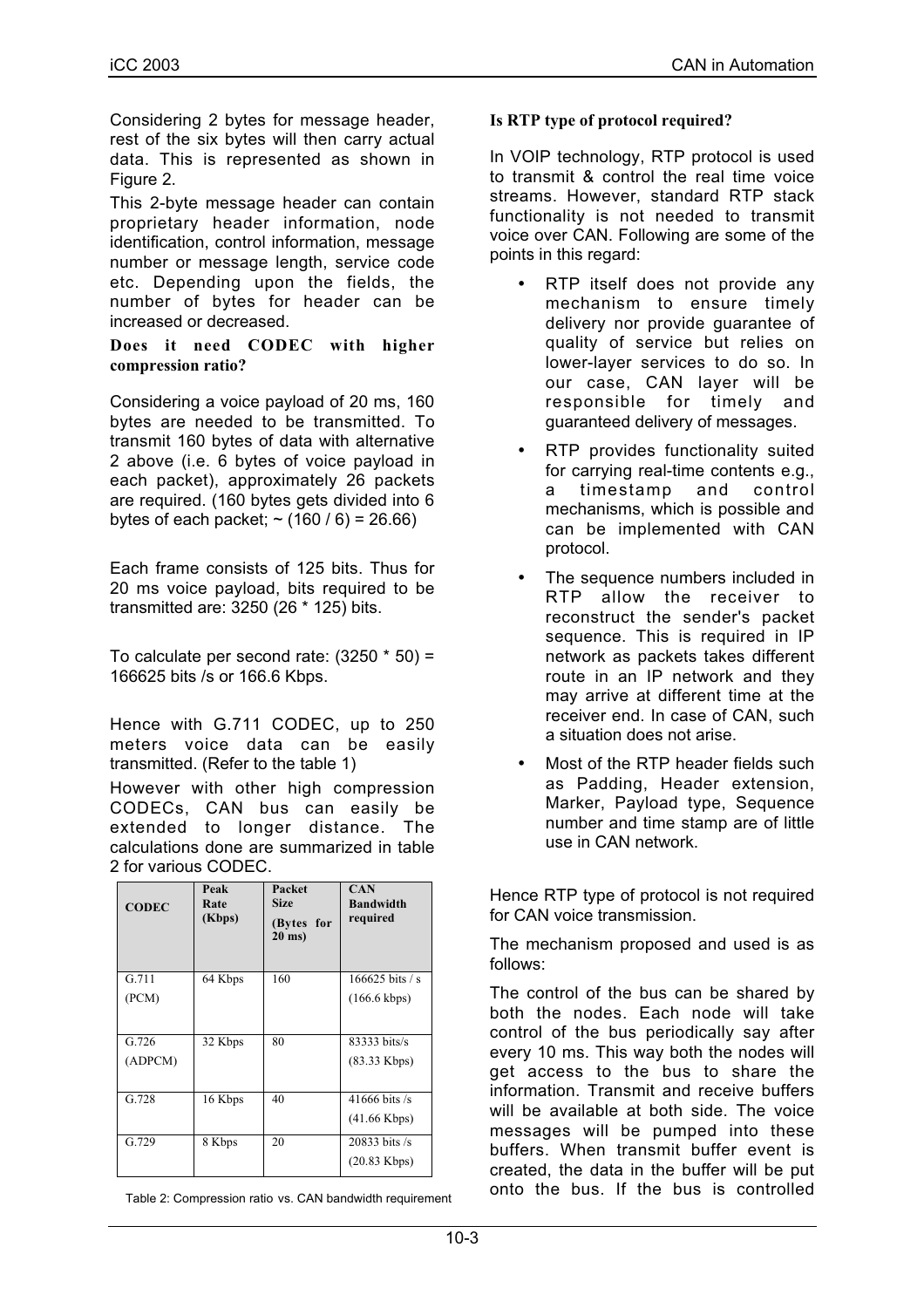effectively, bandwidth will not be wasted in arbitration.

Alternative to this is to use the clock of both CPU's to synchronize the voice data transfer.

## **Architecture and Setup**

To realize voice over CAN implementation, CAN evaluation boards having DSP processors are used. The DSP processor has integrated CAN controller and on chip ADC. The DAC is external to the DSP processor. Instead of using speaker and microphone, which might have added complexity in the interface hardware design and issues such as echo suppression etc., prototyping is done with headphones. The headphones are

interfaced with ADC and DAC on both the boards. The CAN PCI card is used along with CAN analyzer to debug the CAN network and analyze the packets on the CAN bus. Figure 3 depicts the setup.

Some of main modules in the realized application are as follows (refer to figure 4):

MicroCANopen stack: This module represents a higher protocol layer over CAN. This module interacts directly with CAN driver. Application layer receives messages from MicroCANopen stack and route them to appropriate application modules. Similarly transmit messages received from various application modules are routed to MicroCANopen stack.



Figure 3: Setup for voice communication over CAN



Figure 4: Software blocks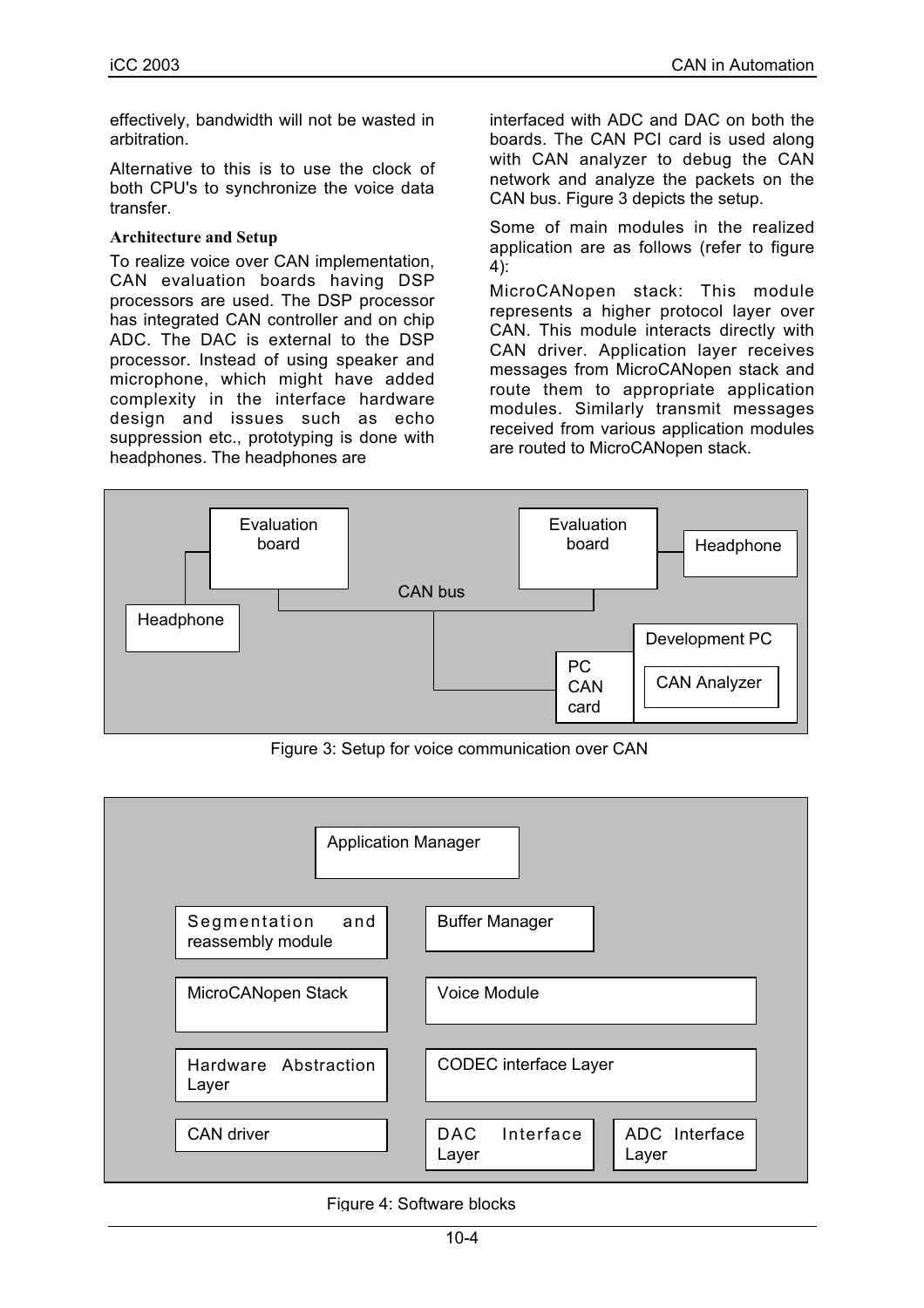Voice Module: This module collects the raw voice samples from ADC interface layer, encode them and put in transmit buffer. Similarly get decoded data from receive buffer, decode it and send it to DAC interface layer. This module also performs control functions like speaker volume & microphone gain adjustments.

ADC & DAC Interface Layer: This module provides interface to collect samples from ADC driver and similarly provides interface to send samples to DAC driver.

CODEC Interface Layer: This module is a CODEC abstraction layer. This layer is for interfacing different CODECs to ease the performance analysis.

Buffer Manager: This module provides interface between Voice Module and Application Manager. It maintains voice transmit buffers and voice receive buffers.

Segmentation & Reassembly Layer: Application data, which is to be sent to CAN lower layer is formatted and segmented. Similarly receiving data from CAN lower layer is reassembled and formatted before giving it to application layer.

### **Result of Performance Test:**

With the help of G.711 CODEC, voice communication for a distance of 200 meters is achieved successfully.

Quality of voice against different bus lengths is also measured. The table 3 shows the various performance parameters for 10 meters bus length.

| B<br>A<br>U<br>D<br>R<br>A<br>T<br>E | в<br>U<br>S<br>L<br>O<br>A<br>D<br>(%) | M<br>E<br>M<br>O<br>R<br>Y                 | <b>Noise</b><br>$(0 -$<br>max.<br>noise,<br>5-<br>min.<br>noise | <b>QUALITY OF NOISE</b><br>(in the scale of 0-5)<br><b>Distorti</b><br>on (0-<br>max.<br>distorti<br>on,<br>-5 -<br>min.<br>distorti<br>on) | Volume<br>$(0$ -low<br>volume<br>, 5-high<br>volume<br>١ |
|--------------------------------------|----------------------------------------|--------------------------------------------|-----------------------------------------------------------------|---------------------------------------------------------------------------------------------------------------------------------------------|----------------------------------------------------------|
| 1<br>Mbps                            | 26                                     | Code:<br>150<br><b>KB</b><br>Data:<br>11KB | 3.5                                                             | 3.5                                                                                                                                         | 4                                                        |
| 500<br>Kbps                          | 33                                     | Same<br><b>as</b><br>above                 | 3.5                                                             | 3                                                                                                                                           | 4                                                        |
| 250<br>Kbps                          | 99                                     | Same<br><b>as</b><br>above                 | 3.5                                                             | $\overline{1.5}$                                                                                                                            | 4                                                        |
| 125<br>Kbps                          | 99                                     | Same<br>as<br>above                        | $\overline{0.5}$                                                | 1                                                                                                                                           | 4                                                        |

Table 3: Performance results

#### **Conclusion:**

By this innovative prototyping, it's successfully proved that voice can easily be transmitted over CAN bus. Even the application programming is much simpler than the IP protocol (VOIP) due to in built features of CAN protocol.

This solution will be immensely useful in situations, where already the CAN bus exists and instead of having different media for voice, the same CAN bus can be extended for voice transmission.

In some automation applications, in addition to process data, a voice communication is desired. This solution is suitable in application areas of factory automation, building automation, vehicles and transportation etc.